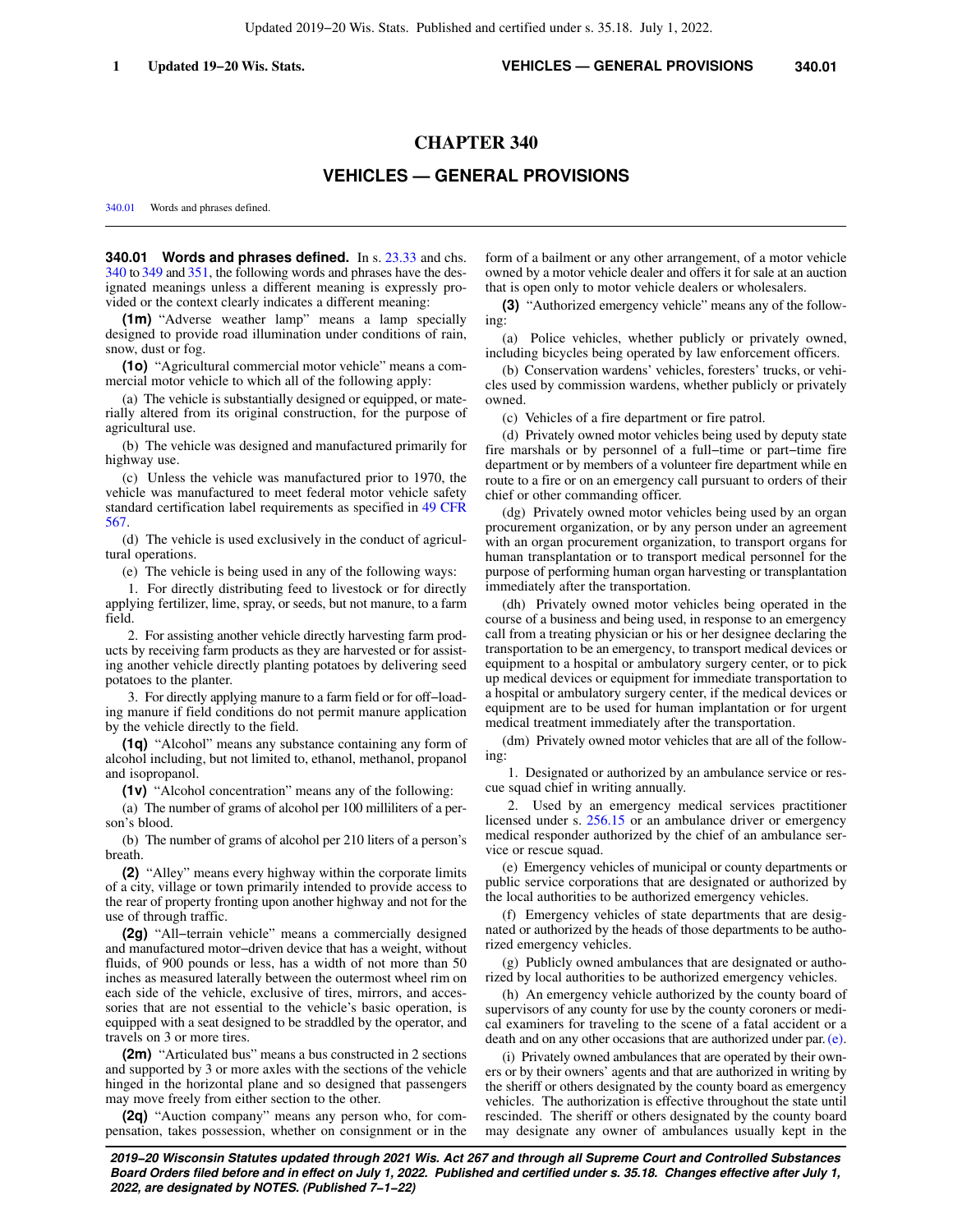county to operate those ambulances as authorized emergency vehicles. The written authorization shall at all times be carried on each ambulance used for emergency purposes. The sheriff shall keep a file of authorizations made under this paragraph in the sheriff's office for public inspection, and all other persons permitted to issue authorizations under this paragraph shall file a copy of all authorizations issued with the sheriff.

(j) Vehicles operated by federal, state or local authorities for the purpose of bomb and explosive or incendiary ordnance disposal.

**(3m)** "Autocycle" means a motor vehicle that has 3 wheels in contact with the ground, is designed with seating that does not require operators or any occupants to straddle or sit astride it, has a steering wheel, and is originally manufactured to meet federal motor vehicle safety standards for motorcycles under [49 CFR part](https://docs.legis.wisconsin.gov/document/cfr/49%20CFR%20571) [571](https://docs.legis.wisconsin.gov/document/cfr/49%20CFR%20571).

**(4)** "Automobile" means any of the following:

(a) Type 1 is a motor vehicle designed and used primarily for carrying persons but which does not come within the definition of a motor bus, motorcycle, moped or motor bicycle.

(b) Type 2 is a motor vehicle capable of speeds in excess of 30 miles per hour on a dry, level, hard surface with no wind, designed and built to have at least 3 wheels in contact with the ground, a power source as an integral part of the vehicle, a curb weight of at least 1,500 pounds, and a passenger and operator area with sides permanently enclosed with rigid construction and a top which may be convertible.

**(4e)** "Automobile haulaway" means a combination of 2 vehicles specially designed, constructed and used to transport operational motor vehicles.

**(5)** "Bicycle" means every vehicle propelled by feet or hands acting upon pedals or cranks and having wheels any 2 of which are not less than 14 inches in diameter.

**(5e)** "Bicycle lane" means that portion of a roadway set aside by the governing body of any city, town, village, or county for the exclusive use of bicycles, electric scooters, electric personal assistive mobility devices, or other modes of travel where permitted under s. [349.23 \(2\) \(a\),](https://docs.legis.wisconsin.gov/document/statutes/349.23(2)(a)) and so designated by appropriate signs and pavement markings.

**(5s)** "Bicycle way" means any path or sidewalk or portion thereof designated for the use of bicycles, electric scooters, and electric personal assistive mobility devices by the governing body of any city, town, village, or county.

**(6)** "Business district" means the territory contiguous to a highway when 50 percent or more of the frontage thereon for a distance of 300 feet or more is occupied by buildings in use for business.

**(6m)** "Camping trailer" means a vehicle with a collapsible or folding structure designed for human habitation and towed upon a highway by a motor vehicle.

**(6r)** "Car pool vehicle" means a motor truck having a gross weight of 6,000 pounds or less or an automobile or a motor bus when such vehicles are transporting 2 or more persons, or a motorcycle. "Car pool vehicle" does not include any vehicle which is towing a trailer.

**(6u)** "Carsharing organization" means a business entity, as defined in s.  $180.1100$  (1g), that is a rental company that offers a membership service in which members share type 1 automobiles, the use of which may be purchased from the business entity on the basis of trip, trip distance, or trip duration.

**(7)** "Clearance lamps" means lamps on the left and right sides of the front and rear of a vehicle which show to the front and rear to mark the extreme sides of the vehicle.

**(7m)** "Commercial driver license" means a license issued to a person by this state or another jurisdiction that is in accordance with the requirements of [49 USC 31301](https://docs.legis.wisconsin.gov/document/usc/49%20USC%2031301) to [31317](https://docs.legis.wisconsin.gov/document/usc/49%20USC%2031317), or by Canada or Mexico, and that authorizes the licensee to operate certain commercial motor vehicles.

**(7r)** "Commercial driver license information system" means the information system established pursuant to the federal commercial motor vehicle safety act of 1986, [49 USC 31301](https://docs.legis.wisconsin.gov/document/usc/49%20USC%2031301) to [31317,](https://docs.legis.wisconsin.gov/document/usc/49%20USC%2031317) to serve as a clearinghouse for information related to the licensing and identification of commercial motor vehicle drivers.

**(8)** "Commercial motor vehicle" means a motor vehicle designed or used to transport passengers or property and having one or more of the following characteristics:

(a) The vehicle is a single vehicle with a gross vehicle weight rating of 26,001 or more pounds or the vehicle's registered weight or actual gross weight is more than 26,000 pounds.

(b) The vehicle is a combination vehicle with a gross combination weight rating, registered weight or actual gross weight of 26,001 or more pounds inclusive of a towed unit with a gross vehicle weight rating, registered weight or actual gross weight of more than 10,000 pounds.

(c) The vehicle is designed to transport or is actually transporting the driver and 15 or more passengers. If the vehicle is equipped with bench type seats intended to seat more than one person, the passenger carrying capacity shall be determined under sub.  $(31)$  or, if the vehicle is a school bus, by dividing the total seating space measured in inches by 13.

(d) The vehicle is transporting hazardous materials requiring placarding or any quantity of a material listed as a select agent or toxin under [42 CFR 73](https://docs.legis.wisconsin.gov/document/cfr/42%20CFR%2073).

**(8m)** "Commercial quadricycle" means a vehicle with fully operative pedals for propulsion entirely by human power, that has 4 wheels and is operated in a manner similar to a bicycle, that is equipped with at least 12 seats for passengers, that is designed to be occupied by a driver and by passengers providing pedal power to the drive train of the vehicle, that is used for commercial purposes, and that is operated by the vehicle owner or an employee of the owner.

**(8t)** "Commission" means the Great Lakes Indian Fish and Wildlife Commission.

**(8u)** "Commission warden" means a conservation warden employed by the commission.

**(9)** "Connecting highway" means a highway designated as such under s. [86.32](https://docs.legis.wisconsin.gov/document/statutes/86.32).

**(9m)** "Controlled substance" has the meaning given in s. [961.01 \(4\).](https://docs.legis.wisconsin.gov/document/statutes/961.01(4))

**(9n)** "Controlled substance analog" has the meaning given in s. [961.01 \(4m\).](https://docs.legis.wisconsin.gov/document/statutes/961.01(4m))

**(9r)** "Conviction" or "convicted" means an unvacated adjudication of guilt, or a determination that a person has violated or failed to comply with the law in a court of original jurisdiction or an authorized administrative tribunal, an unvacated forfeiture of property deposited to secure the person's appearance in court, a plea of guilty or no contest accepted by the court, the payment of a fine or court cost, or violation of a condition of release without the deposit of property, regardless of whether or not the penalty is rebated, suspended, or probated, in this state or any other jurisdiction. It is immaterial that an appeal has been taken. "Conviction" or "convicted" includes:

(a) A forfeiture of deposit under ss. [345.26](https://docs.legis.wisconsin.gov/document/statutes/345.26) and [345.37](https://docs.legis.wisconsin.gov/document/statutes/345.37), which forfeiture has not been vacated;

(b) An adjudication of having violated a law enacted by a federally recognized American Indian tribe or band in this state.

(c) An adjudication of having violated a local ordinance enacted under ch. [349;](https://docs.legis.wisconsin.gov/document/statutes/ch.%20349)

(d) A finding by a court assigned to exercise jurisdiction under chs. [48](https://docs.legis.wisconsin.gov/document/statutes/ch.%2048) and [938](https://docs.legis.wisconsin.gov/document/statutes/ch.%20938) of a violation of chs. [341](https://docs.legis.wisconsin.gov/document/statutes/ch.%20341) to [349](https://docs.legis.wisconsin.gov/document/statutes/ch.%20349) and [351](https://docs.legis.wisconsin.gov/document/statutes/ch.%20351) or a local ordinance enacted under ch. [349.](https://docs.legis.wisconsin.gov/document/statutes/ch.%20349)

**(10)** "Crosswalk" means either of the following, except where signs have been erected by local authorities indicating no crossing:

(a) *Marked crosswalk.* Any portion of a highway clearly indicated for pedestrian crossing by signs, or pavement markings; or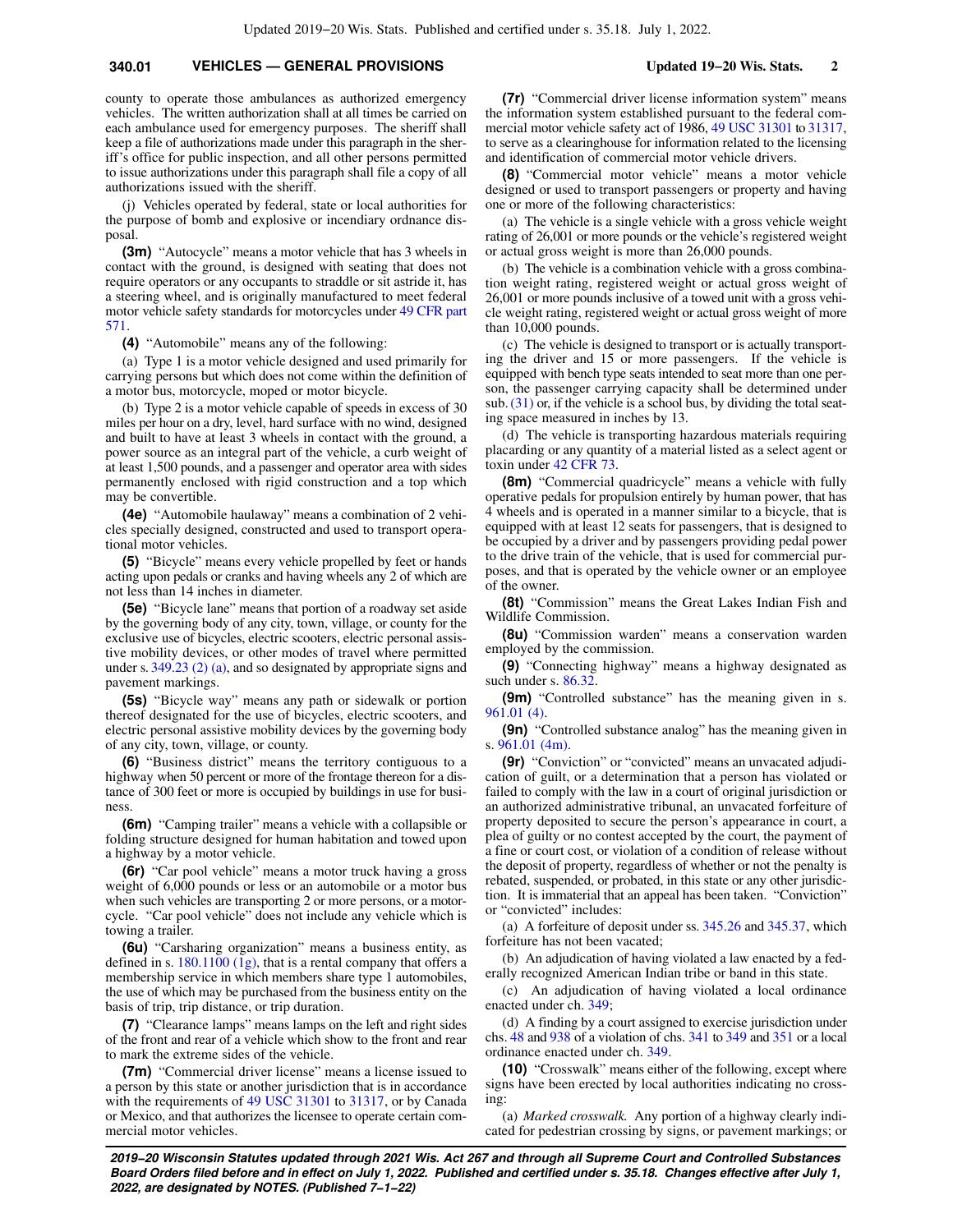(b) *Unmarked crosswalk.* In the absence of signs or pavement markings, that part of a roadway, at an intersection, which is included within the transverse lines which would be formed on such roadway by connecting the corresponding lateral lines of the sidewalks on opposite sides of such roadway or, in the absence of a corresponding sidewalk on one side of the roadway, that part of such roadway which is included within the extension of the lateral lines of the existing sidewalk across such roadway at right angles to the center line thereof, except in no case does an unmarked crosswalk include any part of the intersection and in no case is there an unmarked crosswalk across a street at an intersection of such street with an alley.

**(10m)** "Curb weight" means the total weight of a vehicle, including a full load of fuel, oil and water, but without any passengers or cargo.

**(11)** "Dealer" means a person who, for a commission or other thing of value, sells, exchanges, buys or rents, or offers or attempts to negotiate a sale or exchange of an interest in motor vehicles, recreational vehicles, trailers or semitrailers, or who is engaged wholly or in part in the business of selling motor vehicles, recreational vehicles, trailers or semitrailers, whether or not such vehicles are owned by that person, but not including:

(a) A receiver, trustee, personal representative, guardian, or other person appointed by or acting under the judgment or order of any court; or

(b) A public officer while performing official duty; or

(c) An employee of a person enumerated in par. [\(a\)](https://docs.legis.wisconsin.gov/document/statutes/340.01(11)(a)) or [\(b\);](https://docs.legis.wisconsin.gov/document/statutes/340.01(11)(b)) or

(d) A finance company licensed under ss. [138.09](https://docs.legis.wisconsin.gov/document/statutes/138.09) or [218.0101](https://docs.legis.wisconsin.gov/document/statutes/218.0101) to [218.0163](https://docs.legis.wisconsin.gov/document/statutes/218.0163) who sells or offers for sale motor vehicles repossessed or foreclosed by it under the terms of a security contract.

**(12)** "Department" means the department of transportation.

**(13)** "Direction signal lamp" means a lighting device used to indicate the intention of the operator of a vehicle to change direction.

**(13m)** "Disqualification" means the loss or withdrawal of a person's privilege to operate a commercial motor vehicle relating to certain offenses committed by the person while driving or operating a motor vehicle or while on duty time with respect to a commercial motor vehicle.

**(14)** "Distributor" means a person who in whole or in part sells or distributes motor vehicles, recreational vehicles, trailers or semitrailers to dealers, or who maintains distributor representatives

**(15)** "Divided highway" means a highway with 2 or more roadways separated by spaces not intended for the use of vehicular traffic.

**(15c)** "Division of hearings and appeals" means the division of hearings and appeals in the department of administration.

**(15f)** "Double bottom" means a combination of 3 vehicles consisting of a truck tractor, a semitrailer and a trailer, or of a truck tractor and 2 semitrailers. For purposes of this paragraph, "truck tractor" includes road tractor.

**(15m)** "Drawbar" means a rigid structure forming a connection between 2 vehicles, securely attached to both vehicles by non−rigid means, and carrying no part of the load of either vehicle. The surface to which the drawbar is attached shall be of sufficient strength to prevent failure under all conditions of operation, including the coupling platform and its attaching members or weldments which is attached to the towing vehicle, and shall otherwise comply with s. [347.47](https://docs.legis.wisconsin.gov/document/statutes/347.47).

**(15mm)** "Drug" has the meaning specified in s. [450.01 \(10\).](https://docs.legis.wisconsin.gov/document/statutes/450.01(10))

**(15n)** "Dual purpose farm truck" means a motor truck owned and operated by a farmer and used for the transportation of supplies, farm equipment and products on the owner's farm or between the owner's farms, the transportation of farm products from the owner's farm to market, and the transportation of supplies to the owner's farm and also used in furtherance of any nonfarm occupation, trade, profession or employment.

## **3 Updated 19−20 Wis. Stats. VEHICLES — GENERAL PROVISIONS 340.01**

**(15p)** "Dual purpose motor home" means a vehicle which can be interchangeably equipped as a motor home or as a motor truck.

**(15ph)** "Electric bicycle" means a bicycle that is equipped with fully operative pedals for propulsion by human power and an electric motor of 750 watts or less and that meets the requirements of any of the following classifications:

(a) Class 1 electric bicycle is an electric bicycle equipped with a motor that provides assistance only when the rider is pedaling and that ceases to provide assistance when the bicycle reaches the speed of 20 miles per hour.

(b) Class 2 electric bicycle is an electric bicycle that may be powered solely by the motor and is not capable of providing assistance when the bicycle reaches the speed of 20 miles per hour.

(c) Class 3 electric bicycle is an electric bicycle equipped with a motor that provides assistance only when the rider is pedaling and that ceases to provide assistance when the bicycle reaches the speed of 28 miles per hour.

**(15pm)** "Electric personal assistive mobility device" means a self−balancing, 2−nontandem−wheeled device that is designed to transport only one person and that has an electric propulsion system that limits the maximum speed of the device to 15 miles per hour or less.

**(15ps)** "Electric scooter" means a device weighing less than 100 pounds that has handlebars and an electric motor, is powered solely by the electric motor and human power, and has a maximum speed of not more than 20 miles per hour on a paved level surface when powered solely by the electric motor. "Electric scooter" does not include an electric personal assistive mobility device, motorcycle, motor bicycle, electric bicycle, or moped.

**(15pu)** "Emergency or roadside response area" means the section of roadway within 500 feet of an authorized emergency vehicle giving a visible signal or a tow truck displaying flashing red lamps, as required by s. [347.26 \(6\) \(b\)](https://docs.legis.wisconsin.gov/document/statutes/347.26(6)(b)).

**(15r)** "Endorsement" means an authorization to an operator's license required to permit the operation of certain vehicles.

**(15s)** "Energy emergency" means a period of disruption of energy supplies which poses a serious risk to the economic well− being, health or welfare of the citizens of this state, as certified by executive order of the governor.

**(15v)** "Fair market value" means the value of a vehicle that takes into account the condition of the vehicle immediately before the damage occurred and which has been determined by reliable sources generally accepted within the automotive and insurance industries, limited to price guidebooks, dealer quotations, computerized valuation services and other methods which may be prescribed by the department.

**(16)** "Farm tractor" means a motor vehicle designed and used primarily as an implement of husbandry for drawing, or having attached to it, other implements of husbandry.

**(17)** "Farm trailer" means a trailer or semitrailer with a gross weight greater than 3,000 pounds which is owned or leased and operated by a farmer and is used exclusively for the transportation of farm products from the owner's farm to market or for the transportation of supplies to the owner's farm. As used in this subsection "leased" means that the farmer has entered into a written agreement with a person in the business of leasing vehicles to lease the trailer or semitrailer for a period of one year or more.

**(18)** (a) "Farm truck" means either of the following:

1. A motor truck having a gross weight of less than 38,000 pounds that is owned or leased and operated by a farmer and used primarily for the transportation of supplies, farm equipment and products on the owner's farm or between his or her farms, the transportation of farm products from the owner's farm to market, and the transportation of supplies to his or her farm.

2. A motor truck having a gross weight of 38,000 pounds or more that is owned or leased and operated by a farmer and used exclusively for the transportation of supplies, farm equipment and products on the owner's farm or between his or her farms, the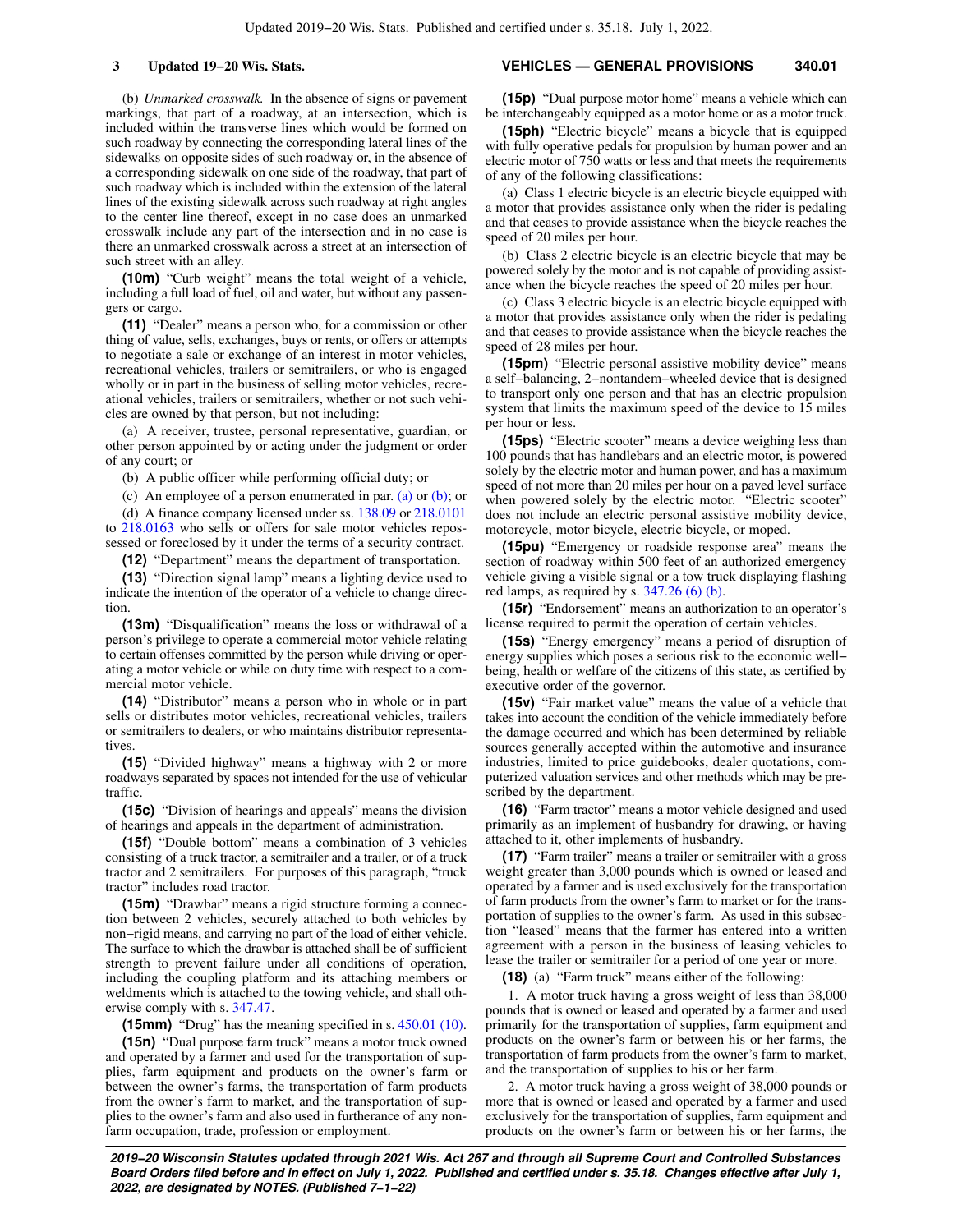transportation of farm products from the owner's farm to market, and the transportation of supplies to his or her farm.

(b) In this subsection, the term "farmer" includes persons who are engaged in those activities specified in the definition of "operation of farm premises" contained in s. [102.04 \(3\),](https://docs.legis.wisconsin.gov/document/statutes/102.04(3)) provided that such activities are directly or indirectly for the purpose of producing a commodity or commodities for market, or as an accessory to such production. In this subsection, "leased" means that the farmer has entered into a written agreement with a person in the business of leasing vehicles to lease the motor truck for a period of one year or more.

**(18g)** "Farm truck tractor" means a truck tractor that is owned or leased and operated by a farmer as defined in sub. [\(18\),](https://docs.legis.wisconsin.gov/document/statutes/340.01(18)) used exclusively for the transportation of supplies, farm equipment and products on the owner's farm or between his or her farms, the transportation of farm products from the owner's farm to market and the transportation of supplies to his or her farm and is exempt from payment of the heavy vehicle use tax imposed by section [4481](https://docs.legis.wisconsin.gov/document/usc/26%20USC%204481) of the internal revenue code. In this subsection, "leased" means that the farmer has entered into a written agreement with a person in the business of leasing vehicles to lease the truck tractor for a period of one year or more.

**(18j)** "Federal out−of−service order for unsatisfactory safety compliance" means an out−of−service order issued by the federal motor carrier safety administration under [49 CFR 385.13](https://docs.legis.wisconsin.gov/document/cfr/49%20CFR%20385.13) (a), 385.105 (b), 385.111 (a) or (c), 385.325 (c), 385.337 (b), 386.72 (b) (2), 386.83 (a) (1), or 386.84 (a) (1).

**(18m)** "Fifth−wheel recreational vehicle" means a recreational vehicle that is towed by a vehicle with a flatbed frame so the trailer hitch of the recreational vehicle is bolted to the flatbed frame of the towing vehicle.

**(18p)** "Flood damaged vehicle" means any motor vehicle that is not precluded from subsequent registration or titling and that is damaged by flood to the extent that the estimated or actual cost, whichever is greater, of repairing the vehicle exceeds 70 percent of its fair market value.

**(18r)** "Forward" means send by mail or furnish by another mode of transmission approved by the department.

**(19)** "Fusee" means a paper or fiber tube filled with a flammable material which, when ignited, burns with a red flame for 5 to 30 minutes and which is designed to produce a warning light for temporarily marking a disabled vehicle until more permanent warning devices can be properly placed.

**(19g)** "Gross combination weight rating" means the value specified by the manufacturer as the loaded weight of a combination or articulated vehicle. In the absence of a value specified by the manufacturer, the gross combination weight rating is determined by adding the gross vehicle weight rating of the power unit and the total weight of the towed unit and any load carried.

**(19r)** "Gross vehicle weight rating" means the value specified by the vehicle manufacturer, including secondary or final stage manufacturer, as the loaded weight of a vehicle.

**(20)** "Gross weight" means the weight of the vehicle equipped for service plus the weight which the vehicle is carrying as a load.

**(20m)** "Hail−damaged vehicle" means a vehicle less than 7 years old that is not precluded from subsequent registration and titling and that is damaged solely by hail to the extent that the estimated or actual cost, whichever is greater, of repairing the vehicle exceeds 70 percent of its fair market value.

**(20r)** "Hazardous inhalant" means a substance that is ingested, inhaled, or otherwise introduced into the human body in a manner that does not comply with any cautionary labeling that is required for the substance under s. [100.37](https://docs.legis.wisconsin.gov/document/statutes/100.37) or under federal law, or in a manner that is not intended by the manufacturer of the substance, and that is intended to induce intoxication or elation, to stupefy the central nervous system, or to change the human audio, visual, or mental processes.

**(21)** "Headlamp" means a major lighting device used to provide general illumination ahead of a vehicle.

**(22)** "Highway" means all public ways and thoroughfares and bridges on the same. It includes the entire width between the boundary lines of every way open to the use of the public as a matter of right for the purposes of vehicular travel. It includes those roads or driveways in the state, county or municipal parks and in state forests which have been opened to the use of the public for the purpose of vehicular travel and roads or driveways upon the grounds of public schools, as defined in s. [115.01 \(1\),](https://docs.legis.wisconsin.gov/document/statutes/115.01(1)) and institutions under the jurisdiction of the county board of supervisors, but does not include private roads or driveways as defined in sub. [\(46\).](https://docs.legis.wisconsin.gov/document/statutes/340.01(46))

**(22e)** "Highway maintenance or construction area" means the entire section of roadway between the first advance warning sign of highway maintenance or construction work and an "END ROAD WORK" or "END CONSTRUCTION" sign or, in the case of a moving vehicle engaged in the maintenance or construction work, that section of roadway where traffic may return to its normal flow without impeding such work.

**(23)** "Hours of darkness" means the period of time from one− half hour after sunset to one−half hour before sunrise and all other times when there is not sufficient natural light to render clearly visible any person or vehicle upon a highway at a distance of 500 feet.

**(23d)** "Household goods" means personal effects and property used or to be used in a dwelling when such effects and property are a part of the equipment or supply of the dwelling, but does not include property moving from a factory to a store except such property as a householder has purchased with intent to use in his or her dwelling and which is transported at the request of, and for which the transportation charges are paid to the carrier by, the householder.

**(23e)** "Household goods carrier" means any person engaged in the transportation of household goods for hire by motor vehicle upon the public highways.

**(23g)** "Human service vehicle":

(a) Means a motor vehicle which is not painted in accordance with s. [347.44 \(1\)](https://docs.legis.wisconsin.gov/document/statutes/347.44(1)) and which is used for the purpose of transporting individuals with disabilities as defined in s. [85.22 \(2\) \(bm\)](https://docs.legis.wisconsin.gov/document/statutes/85.22(2)(bm)) or seniors as defined in s. [85.22 \(2\) \(d\)](https://docs.legis.wisconsin.gov/document/statutes/85.22(2)(d)) in connection with any transportation assistance program for seniors or individuals with disabilities.

(b) Does not include:

1. A motor vehicle performing transportation services under par. [\(a\)](https://docs.legis.wisconsin.gov/document/statutes/340.01(23g)(a)) provided by a volunteer. Under this subdivision, "volunteer" includes a person who may receive an allowance to defray vehicle operating costs but does not include a person who receives compensation for his or her time for operating the vehicle.

2. A motor vehicle operated in an urban mass transit system as defined in s.  $85.20$  (1) (e) and [\(L\)](https://docs.legis.wisconsin.gov/document/statutes/85.20(1)(L)) or as a taxicab service or as a common carrier of passengers.

3. A school bus used for transportation under s. [120.13 \(27\)](https://docs.legis.wisconsin.gov/document/statutes/120.13(27)) or [341.26 \(7\).](https://docs.legis.wisconsin.gov/document/statutes/341.26(7))

4. A motor vehicle being used to provide transportation net-work services, as defined in s. [440.40 \(7\).](https://docs.legis.wisconsin.gov/document/statutes/440.40(7))

**(23m)** "Identification lamps" means lamps grouped in a horizontal row and mounted on the permanent structure of the vehicle at or near the vertical center line.

**(23r)** "Identification number" means the numbers, letters or combination of numbers and letters assigned by the manufacturer of a vehicle or vehicle part or by the department and stamped upon or affixed to a vehicle or vehicle part for the purpose of identification. "Identification number" does not include the letters, numbers or combinations thereof on registration plates issued under ch. [341.](https://docs.legis.wisconsin.gov/document/statutes/ch.%20341)

**(23v)** "Ignition interlock device" means a device which measures the person's alcohol concentration and which is installed on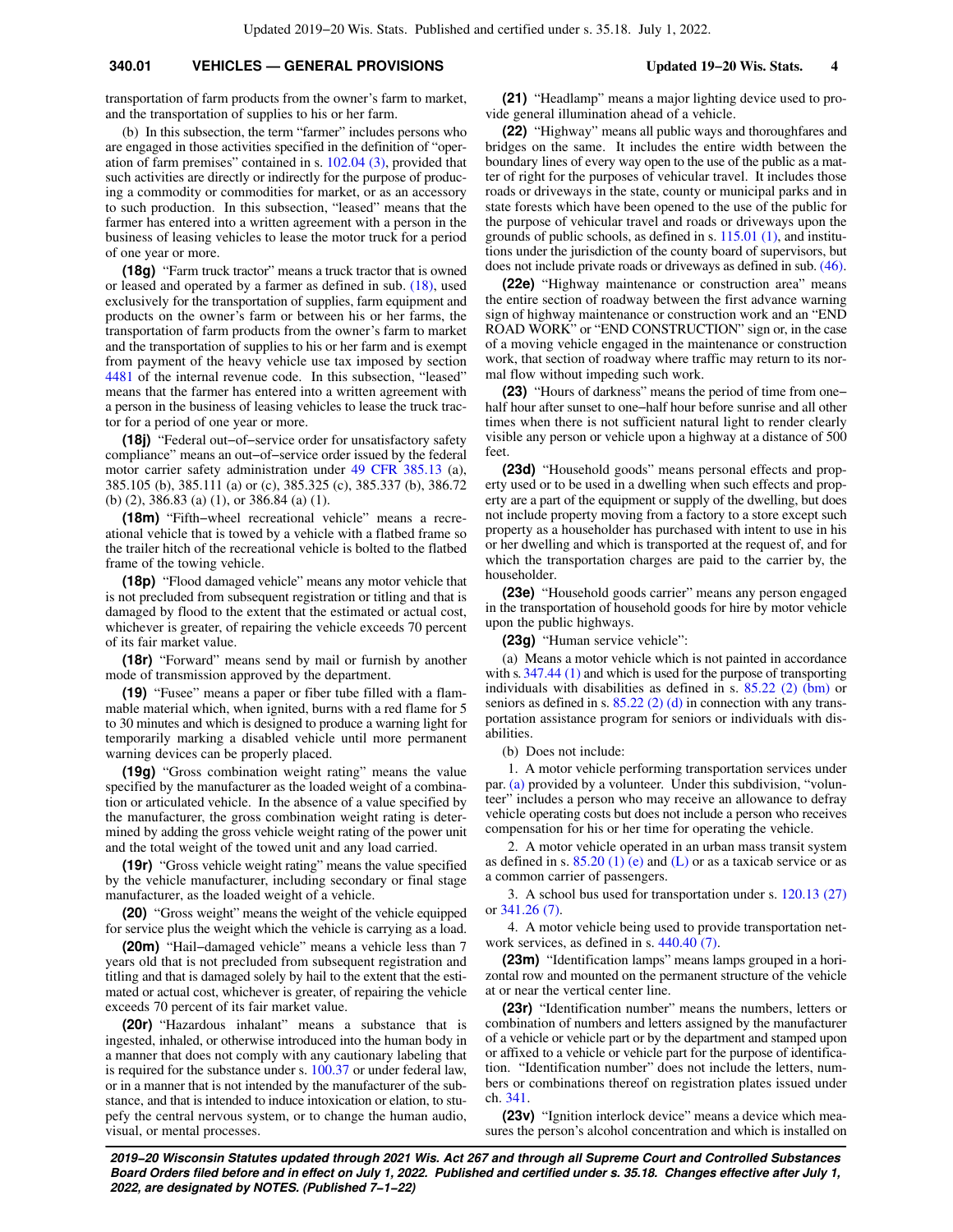a vehicle in such a manner that the vehicle will not start if the sample shows that the person has a prohibited alcohol concentration.

**(23w)** "Immobilization device" means a device or mechanism which immobilizes a motor vehicle, making the motor vehicle inoperable.

**(24)** (a) Subject to par. [\(b\),](https://docs.legis.wisconsin.gov/document/statutes/340.01(24)(b)) "implement of husbandry" means all of the following:

1. A self−propelled or towed vehicle that is manufactured, designed, or reconstructed to be used and that is exclusively used in the conduct of agricultural operations. An "implement of husbandry" may include any of the following:

a. A farm tractor.

b. A self−propelled combine; a self−propelled forage harvester; self−propelled fertilizer or pesticide application equipment but not including manure application equipment; towed or attached tillage, planting, harvesting, and cultivation equipment and its towing farm tractor or other power unit or farm tractor or other power unit to which it is attached; or another self−propelled vehicle that directly engages in harvesting farm products, directly applies fertilizer, spray, or seeds but not manure, or distributes feed to livestock.

c. A farm wagon, grain cart, farm trailer, manure trailer, or trailer adapted to be towed by, or to tow or pull, another implement of husbandry.

2. A combination of vehicles in which each vehicle in the vehicle combination is an implement of husbandry as described in subd. [1.](https://docs.legis.wisconsin.gov/document/statutes/340.01(24)(a)1.) or in which an implement of husbandry described in subd. [1.](https://docs.legis.wisconsin.gov/document/statutes/340.01(24)(a)1.) is towed by a farm truck, farm truck tractor, motor truck, or agricultural commercial motor vehicle.

(b) "Implement of husbandry" does not include any of the following:

1. An agricultural commercial motor vehicle.

2. A vehicle that, notwithstanding sub. [\(8\),](https://docs.legis.wisconsin.gov/document/statutes/340.01(8)) is a commercial motor vehicle under [49 CFR 390.5.](https://docs.legis.wisconsin.gov/document/cfr/49%20CFR%20390.5)

**(24m)** "In−line skates" means skates with wheels arranged singly in a tandem line rather than in pairs.

**(25)** "Intersection" means the area embraced within the prolongation or connection of the curb lines or, if none, then within the boundary lines of the roadways of 2 or more highways which join one another at, or approximately at right angles, whether or not one such highway crosses the other, or the area within which vehicles traveling upon different highways joining at any other angle may come in conflict.

**(25d)** "Intoxicant" includes a hazardous inhalant.

**(25g)** "Junked" means dismantled for parts or scrapped.

**(25j)** "Junk vehicle" means any of the following:

(a) A vehicle which is incapable of operation or use upon a highway and which has no resale value except as a source of parts or scrap.

(b) A vehicle for which an insurance company has taken possession of or title to if the estimated cost of repairing the vehicle exceeds its fair market value.

**(25m)** "Kingpin" means a pin or peg designed to be locked into the 5th wheel of a truck tractor to attach a semitrailer to the truck tractor.

**(26)** "Local authorities" means every county board, city council, town or village board or other local agency having authority under the constitution and laws of this state to adopt traffic regulations.

**(27)** "Local ordinance which is in conformity therewith" means a local traffic regulation enacted pursuant to s. [349.06](https://docs.legis.wisconsin.gov/document/statutes/349.06).

**(27g)** "Low−pressure tire" means a tire that has a minimum width of 6 inches and that is designed to be inflated with an operating pressure not to exceed 20 pounds per square inch as recommended by the manufacturer.

**(27h)** "Low−speed vehicle" means a motor vehicle that conforms to the definition and requirements for low−speed vehicles

**5 Updated 19−20 Wis. Stats. VEHICLES — GENERAL PROVISIONS 340.01**

as adopted in the federal motor vehicle safety standards for low− speed vehicles under [49 CFR 571.3](https://docs.legis.wisconsin.gov/document/cfr/49%20CFR%20571.3) (b) and [49 CFR 571.500.](https://docs.legis.wisconsin.gov/document/cfr/49%20CFR%20571.500) "Low−speed vehicle" does not include a golf cart.

**(27m)** "Manufactured home" has the meaning given in s. [101.91 \(2\).](https://docs.legis.wisconsin.gov/document/statutes/101.91(2))

**(28)** "Manufacturer" means a person who manufactures or assembles motor vehicles, recreational vehicles, trailers or semitrailers, or who manufactures or installs on previously assembled truck chassis special bodies or equipment which when installed form an integral part of the motor vehicle and which constitutes a major manufacturing alteration.

**(28e)** "Manufacturers buyback vehicle" means a motor vehicle repurchased by its manufacturer, or by an authorized distributor or dealer with compensation from the manufacturer, because of a nonconformity that was not corrected after a reasonable attempt to repair the nonconformity under s. [218.0171](https://docs.legis.wisconsin.gov/document/statutes/218.0171) or under a similar law of another state.

**(28m)** "Mass transit vehicle" means any vehicle used for providing transportation service, either publicly or privately owned, which provides a general transportation service to any member of the public on a regular, continuing and completely equal basis.

**(28q)** "Mass transit way" means that portion of the highway designated for the primary use of mass transit vehicles or car pool vehicles or both and the incidental use of other permitted vehicles.

**(29)** "Mobile home" has the meaning given in s. [101.91 \(10\).](https://docs.legis.wisconsin.gov/document/statutes/101.91(10))

**(29k)** "Modular home" has the meaning given in s. [101.71 \(6\).](https://docs.legis.wisconsin.gov/document/statutes/101.71(6))

**(29m)** (am) "Moped" means any of the following motor vehicles capable of speeds of not more than 30 miles per hour with a 150−pound rider on a dry, level, hard surface with no wind, excluding a tractor, a power source as an integral part of the vehicle and a seat for the operator:

1. A bicycle−type vehicle with fully operative pedals for propulsion by human power and an engine certified by the manufacturer at not more than 130 cubic centimeters or an equivalent power unit.

2. A motorcycle with an automatic transmission and an engine certified by the manufacturer at not more than 50 cubic centimeters or an equivalent power unit.

(bm) "Moped" does not include a motor bicycle or electric bicycle.

**(30)** "Motor bicycle" means a bicycle to which a power unit that is not an integral part of the vehicle has been added to permit the vehicle to travel at a speed of not more than 30 miles per hour with a 150−pound rider on a dry, level, hard surface with no wind and having a seat for the operator. "Motor bicycle" does not include an electric bicycle.

**(31)** "Motor bus" means a motor vehicle designed primarily for the transportation of persons rather than property and having a passenger−carrying capacity of 16 or more persons, including the operator. Passenger−carrying capacity shall be determined by dividing by 20 the total seating space measured in inches.

**(32)** "Motorcycle" means a motor vehicle originally manufactured with motive power, a seat or saddle requiring the rider to sit astride, not more than 3 wheels in contact with the ground, steering controlled by handlebars, and acceleration and braking controlled with handlebar and foot controls and that is capable of speeds in excess of 30 miles per hour.

**(33m)** "Motor home" means a motor vehicle designed to be operated upon a highway for use as a temporary or recreational dwelling and having the same internal characteristics and equipment as a mobile home.

**(34)** "Motor truck" means every motor vehicle designed, used or maintained primarily for the transportation of property.

**(35)** "Motor vehicle" means a vehicle, including a combination of 2 or more vehicles or an articulated vehicle, which is self− propelled, except a vehicle operated exclusively on a rail. "Motor vehicle" includes, without limitation, a commercial motor vehicle or a vehicle which is propelled by electric power obtained from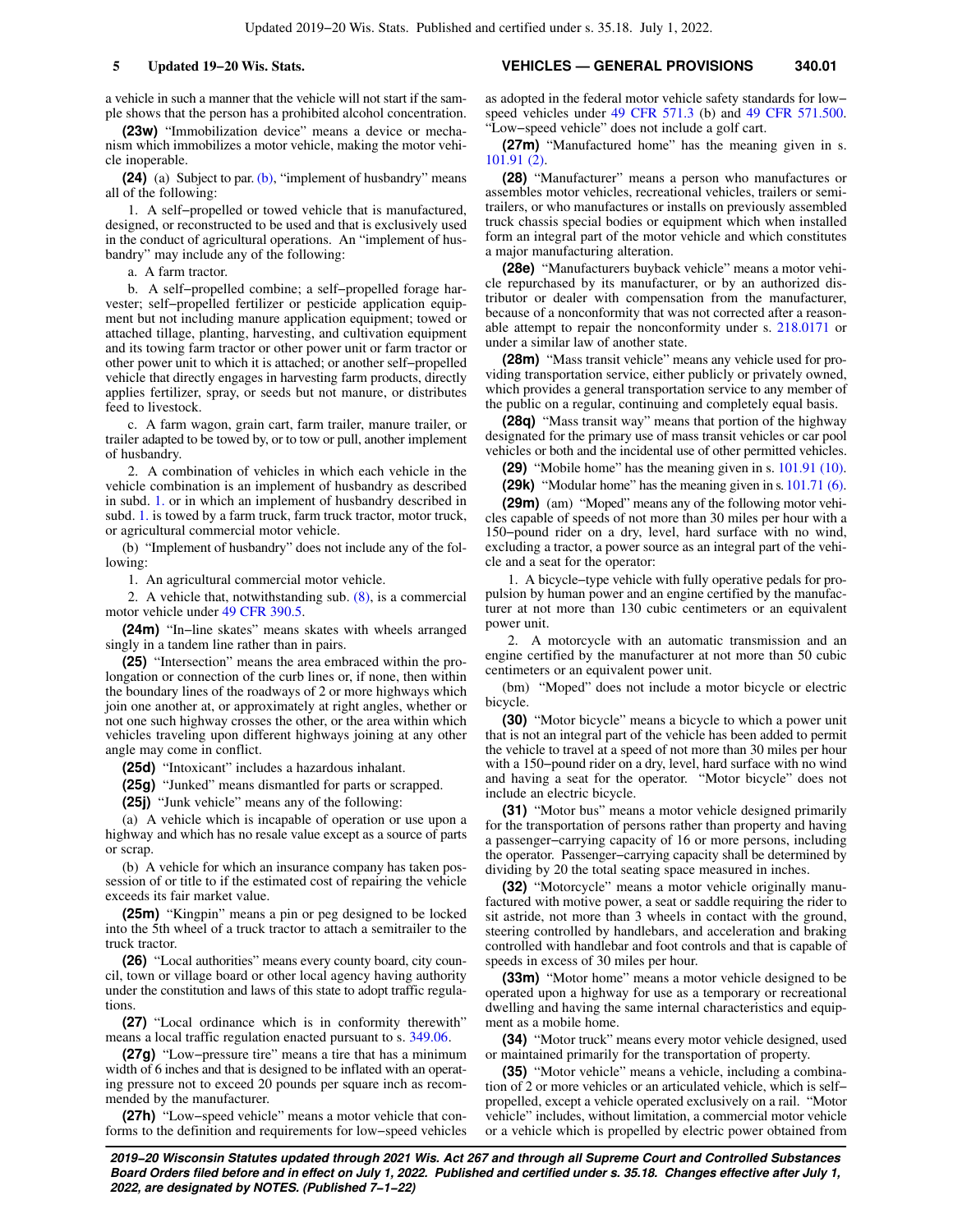overhead trolley wires but not operated on rails. A snowmobile, an all−terrain vehicle, a utility terrain vehicle, an electric scooter, and an electric personal assistive mobility device shall be considered motor vehicles only for purposes made specifically applicable by statute. "Motor vehicle" does not include an electric bicycle.

**(35e)** "Motor vehicle dealer" has the meaning given in s. [218.0101 \(23\) \(a\)](https://docs.legis.wisconsin.gov/document/statutes/218.0101(23)(a)).

**(35j)** "Motor vehicle salvage pool" has the meaning given in s. [218.50 \(5\).](https://docs.legis.wisconsin.gov/document/statutes/218.50(5))

**(36)** "Multiple beam headlamp" means a headlamp designed to permit the operator of the vehicle to use any one of 2 or more distributions of light on the roadway.

**(36m)** "Municipality" means a city, village or town.

**(37)** "Nonresident" means a person who is not a resident of this state.

**(37m)** "Odometer" means an instrument for measuring and recording the actual distance that a motor vehicle has traveled while in operation, but does not include any auxiliary instrument designed to be reset to zero to measure and record the actual distance that a motor vehicle has traveled on trips.

**(38)** "Official traffic control device" means all signs, signals, pavement markings, and devices, not inconsistent with chs. [341](https://docs.legis.wisconsin.gov/document/statutes/ch.%20341) to [349](https://docs.legis.wisconsin.gov/document/statutes/ch.%20349), placed or erected by authority of a public body or official having jurisdiction for the purpose of regulating, warning, or guiding traffic; and includes the terms "official traffic sign" and "official traffic signal".

**(38m)** (a) "Off−road utility vehicle" means any of the following:

1. A motor vehicle that is designed and constructed to carry no more than 2 persons and to be used for collecting residential and commercial solid waste, such as yard waste, recyclable materials, and household garbage, refuse, and rubbish, landscaping, or incidental street maintenances; that is not certified by the manufacturer for on−road use or that is certified by the manufacturer as meeting the equipment standards for a low−speed vehicle under [49 CFR 571.500](https://docs.legis.wisconsin.gov/document/cfr/49%20CFR%20571.500); and that satisfies the equipment standards for a Type 2 automobile or autocycle under ch. [347](https://docs.legis.wisconsin.gov/document/statutes/ch.%20347) or the equipment standards for a low−speed vehicle under [49 CFR 571.500.](https://docs.legis.wisconsin.gov/document/cfr/49%20CFR%20571.500)

2. A Kei class vehicle.

(b) "Off−road utility vehicle" does not include any motorized construction equipment or any motor vehicle that falls within another definition under this section.

**(38r)** "On duty time" means, with respect to an operator of a commercial motor vehicle, the period from the time that the operator of the commercial motor vehicle begins to work or is required to be in readiness to work until the time that the operator of the commercial motor vehicle is relieved from work and all responsibility for performing work.

**(40)** "Operating privilege" means, in the case of a person who is licensed under ch. [343,](https://docs.legis.wisconsin.gov/document/statutes/ch.%20343) the license, including every endorsement and authorization to operate vehicles of specific vehicle classes or types, instruction permit, and temporary, restricted or occupational license granted to such person; in the case of a resident of this state who is not so licensed, it means the privilege to secure a license under ch. [343;](https://docs.legis.wisconsin.gov/document/statutes/ch.%20343) in the case of a nonresident, it means the operating privilege granted by s. [343.05 \(2\) \(a\) 2.](https://docs.legis.wisconsin.gov/document/statutes/343.05(2)(a)2.) or [\(4\)](https://docs.legis.wisconsin.gov/document/statutes/343.05(4)(b)1.) [\(b\) 1.](https://docs.legis.wisconsin.gov/document/statutes/343.05(4)(b)1.)

**(41)** "Operator" means a person who drives or is in actual physical control of a vehicle.

**(41g)** "Operator's license" means the authorization granted to a person by this state, another jurisdiction or certain countries to operate a motor vehicle, including a driver's license, temporary or restricted license or an instruction permit.

**(41k)** "Organ procurement organization" means an organization that has status as a designated organ procurement organization under the requirements of [42 CFR 485.303.](https://docs.legis.wisconsin.gov/document/cfr/42%20CFR%20485.303)

**(41m)** "Other jurisdiction" or "another jurisdiction" means any state other than Wisconsin and includes the District of Columbia, the commonwealth of Puerto Rico and any territory or possession of the United States, any federal military installation located within the territorial boundaries of Wisconsin and any province of the Dominion of Canada.

**(41r)** "Out−of−service order" means a temporary prohibition against operating a commercial motor vehicle.

**(42)** "Owner" means a person who holds the legal title of a vehicle, except that if legal title is held by a secured party with the immediate right of possession of the vehicle vested in the debtor, the debtor is the owner for the purposes of chs. [340](https://docs.legis.wisconsin.gov/document/statutes/ch.%20340) to [349.](https://docs.legis.wisconsin.gov/document/statutes/ch.%20349)

**(42m)** "Park or parking" means the halting of a vehicle, whether occupied or not, except temporarily for the purpose of and while actually engaged in loading or unloading property or passengers.

**(42t)** "Pavement marking" means any material or device on the surface of a highway intended to regulate, warn, or guide highway users.

**(43)** "Pedestrian" means any person afoot or any person in a wheelchair, either manually or mechanically propelled, or other low−powered, mechanically propelled vehicle designed specifically for use by a physically disabled person, but does not include any person using an electric scooter or an electric personal assistive mobility device.

**(43c)** "Pedestrian signal authorizing crossing" means a traffic control signal for pedestrians that displays the word "Walk," the symbol of a walking person, or any other symbol approved for this purpose under the manual on uniform traffic control devices adopted by the department under s. [84.02 \(4\) \(e\)](https://docs.legis.wisconsin.gov/document/statutes/84.02(4)(e)).

**(43d)** "Pedestrian signal limiting crossing" means a traffic control signal for pedestrians that displays the words "Don't Walk," the symbol of an upraised hand, or any other symbol approved for this purpose under the manual on uniform traffic control devices adopted by the department under s. [84.02 \(4\) \(e\).](https://docs.legis.wisconsin.gov/document/statutes/84.02(4)(e))

**(43e)** "Period of limited visibility" means any time that weather conditions limit visibility such that objects on a highway are not clearly discernible at 500 feet from the front of a vehicle.

**(43fg)** "Personal delivery device" means an electronically powered device that satisfies all of the following:

(a) The device is intended primarily to transport property on sidewalks and crosswalks.

(b) The device has an empty weight of less than 80 pounds, excluding cargo.

(c) The device is capable of a maximum speed of 10 miles per hour or less.

(d) The device is capable of operating with and without the active control or monitoring by an individual.

**(43fs)** "Personal delivery device operator" means an entity or its agent that exercises control over, or that monitors, the navigation system and operation of a personal delivery device. "Personal delivery device operator" does not include an entity or person that requests the services of a personal delivery device to transport property or that only arranges for and dispatches the requested services of a personal delivery device.

**(43g)** "Person with a disability that limits or impairs the ability to walk" means any person with a disability as defined by the federal Americans with disabilities act of 1990, [42 USC 12101](https://docs.legis.wisconsin.gov/document/usc/42%20USC%2012101) et seq., so far as applicable, or any person who meets any of the following conditions:

(a) Cannot walk 200 feet or more without stopping to rest.

(b) Cannot walk without the use of, or assistance from, another person or a brace, cane, crutch, prosthetic device, wheelchair or other assistive device.

(c) Is restricted by lung disease to the extent that forced expiratory volume for one second when measured by spirometry is less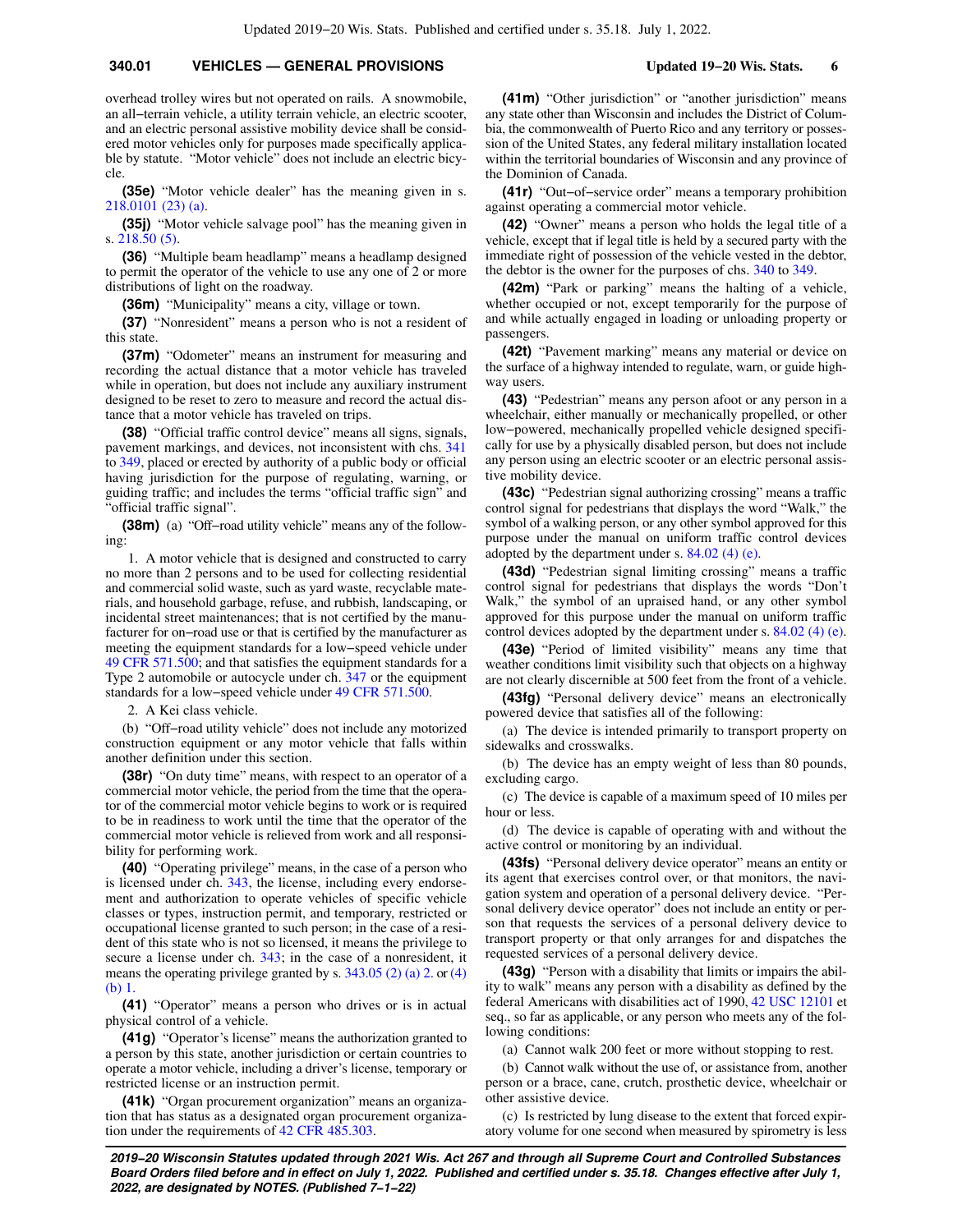than one liter or the arterial oxygen tension is less than 60 millimeters of mercury on room air at rest.

(d) Uses portable oxygen.

(e) Has a cardiac condition to the extent that functional limitations are classified in severity as class III or IV, according to standards accepted by the American Heart Association on May 3, 1988.

(f) Is severely limited in the ability to walk due to an arthritic, neurological or orthopedic condition.

**(43m)** "Play vehicle":

(a) Means a coaster, skate board, roller skates, sled, toboggan, unicycle or toy vehicle upon which a person may ride.

(b) Does not include in−line skates or electric scooters.

**(44)** "Pot torch" means a wick−type liquid−burning device designed to produce a steady burning flame as a warning signal.

**(46)** "Private road or driveway" is every way or place in private ownership and used for vehicular travel only by the owner and those having express or implied permission from the owner and every road or driveway upon the grounds of public institutions other than public schools, as defined in s. [115.01 \(1\)](https://docs.legis.wisconsin.gov/document/statutes/115.01(1)), and institutions under the jurisdiction of the county board of supervisors.

**(46m)** "Prohibited alcohol concentration" means one of the following:

(a) If the person has 2 or fewer prior convictions, suspensions, or revocations, as counted under s. [343.307 \(1\)](https://docs.legis.wisconsin.gov/document/statutes/343.307(1)), an alcohol concentration of 0.08 or more.

(c) If the person is subject to an order under s. [343.301](https://docs.legis.wisconsin.gov/document/statutes/343.301) or if the person has 3 or more prior convictions, suspensions or revocations, as counted under s. [343.307 \(1\),](https://docs.legis.wisconsin.gov/document/statutes/343.307(1)) an alcohol concentration of more than 0.02.

**(47)** "Railroad crossing" means the intersection of any highway or private road or driveway at grade with tracks upon which railroad track equipment or railroad trains operate.

**(47m)** "Railroad track equipment" means a device that is operated on rails and used primarily for the maintenance of railroads.

**(48)** "Railroad train" means every device with or without engine or motor and whether or not coupled to other similar devices, operated upon rails for the transporting of persons or property.

**(48m)** "Record of conviction" means a report of conviction furnished to the department by a federally recognized American Indian tribe or band in this state or by another jurisdiction or as required by chs. [340](https://docs.legis.wisconsin.gov/document/statutes/ch.%20340) to [349](https://docs.legis.wisconsin.gov/document/statutes/ch.%20349) and [351](https://docs.legis.wisconsin.gov/document/statutes/ch.%20351).

**(48r)** "Recreational vehicle" means a vehicle that is designed to be towed upon a highway by a motor vehicle, that is equipped and used, or intended to be used, primarily for temporary or recreational human habitation, that has walls of rigid construction, and that does not exceed 45 feet in length.

**(49)** "Reflector" means a device designed to warn an approaching driver by reflected light from the headlamps on the approaching vehicle.

**(50)** "Residence district" means the territory contiguous to a highway not comprising a business district where the frontage on such highway for a distance of 300 feet or more is mainly occupied by dwellings or by dwellings and buildings in use for business.

**(50m)** "Restricted controlled substance" means any of the following:

(a) A controlled substance included in schedule I under ch. [961](https://docs.legis.wisconsin.gov/document/statutes/ch.%20961) other than a tetrahydrocannabinol.

(am) The heroin metabolite 6−monoacetylmorphine.

(b) A controlled substance analog, as defined in s. [961.01](https://docs.legis.wisconsin.gov/document/statutes/961.01(4m)) [\(4m\)](https://docs.legis.wisconsin.gov/document/statutes/961.01(4m)), of a controlled substance described in par. [\(a\)](https://docs.legis.wisconsin.gov/document/statutes/340.01(50m)(a)).

(c) Cocaine or any of its metabolites.

(d) Methamphetamine.

### **7 Updated 19−20 Wis. Stats. VEHICLES — GENERAL PROVISIONS 340.01**

(e) Delta−9−tetrahydrocannabinol, excluding its precursors or metabolites, at a concentration of one or more nanograms per milliliter of a person's blood.

**(51)** "Right−of−way" means the privilege of the immediate use of the roadway.

**(52)** "Road machinery" means a piece of mobile machinery or equipment not covered by s. [341.26 \(1\) \(d\)](https://docs.legis.wisconsin.gov/document/statutes/341.26(1)(d)), such as ditch digging apparatus, power shovels, drag lines and earth−moving equipment, or a piece of road construction or maintenance machinery, such as asphalt spreaders, bituminous mixers, bucket loaders, ditchers, leveling graders, finishing machines, motor graders, paving mixers, road rollers, scarifiers, gravel crushers, screening plants, scrapers, tractors, earth movers, front− or rear−end loaders, conveyors, road pavers, or construction shacks. The foregoing enumeration is intended to be illustrative and does not exclude other similar vehicles which are within the general terms of this subsection, whether used for road construction and maintenance or not, which are not designed or used primarily for transportation of persons or property and only incidentally operated or moved upon a highway.

**(53)** "Road tractor" means a motor vehicle designed and used for drawing other vehicles and not so constructed as to carry any load thereon either independently or any part of the weight of the vehicle or load so drawn.

**(54)** "Roadway" means that portion of a highway between the regularly established curb lines or that portion which is improved, designed or ordinarily used for vehicular travel, excluding the berm or shoulder. In a divided highway the term "roadway" refers to each roadway separately but not to all such roadways collectively.

**(55)** "Safety zone" means the area or space officially set apart within a roadway for the exclusive use of pedestrians, including those about to board or alighting from public conveyances, and which is protected or is so marked or indicated by adequate signs as to be plainly visible at all times while set apart as a safety zone.

**(55g)** "Salvage vehicle" means a vehicle less than 7 years old that is not precluded from subsequent registration and titling and that is damaged by collision or other occurrence to the extent that the estimated or actual cost, whichever is greater, of repairing the vehicle exceeds 70 percent of its fair market value. The term does not include a hail−damaged vehicle unless the vehicle is repaired with any replacement part, as defined in s.  $632.38$  (1) (e).

**(55r)** "Salvage vehicle purchaser" means a person, including an insurer or motor vehicle dealer, who purchases or otherwise obtains possession of a salvage vehicle.

**(55u)** "Sanitation worker" means an individual engaged in the collection and transport of solid waste and recyclables.

**(56)** "School bus":

(a) Means a motor vehicle which carries 10 or more passengers in addition to the operator or a motor vehicle painted in accordance with s. [347.44 \(1\)](https://docs.legis.wisconsin.gov/document/statutes/347.44(1)) for the purpose of transporting:

1. Pupils to or from a public school as defined in s. [115.01 \(1\)](https://docs.legis.wisconsin.gov/document/statutes/115.01(1)) or a private school as defined in s. [115.001 \(3r\)](https://docs.legis.wisconsin.gov/document/statutes/115.001(3r)) or pupils to or from a technical college when required under s. [118.15 \(1\)](https://docs.legis.wisconsin.gov/document/statutes/118.15(1)).

2. Pupils to or from curricular or extracurricular activities.

3. Pupils to or from religious instruction on days when school is in session.

4. Children with disabilities, as defined under s. [115.76 \(5\),](https://docs.legis.wisconsin.gov/document/statutes/115.76(5)) to or from an educational program approved by the department of public instruction.

(am) Means a motor vehicle which is painted in accordance with s. [347.44 \(1\)](https://docs.legis.wisconsin.gov/document/statutes/347.44(1)) and is used for the purpose of transporting individuals with disabilities as defined in s.  $85.22$  (2) (bm) or seniors as defined in s.  $85.22$  (2) (d) in connection with any transportation assistance program for seniors or individuals with disabilities. (b) Does not include: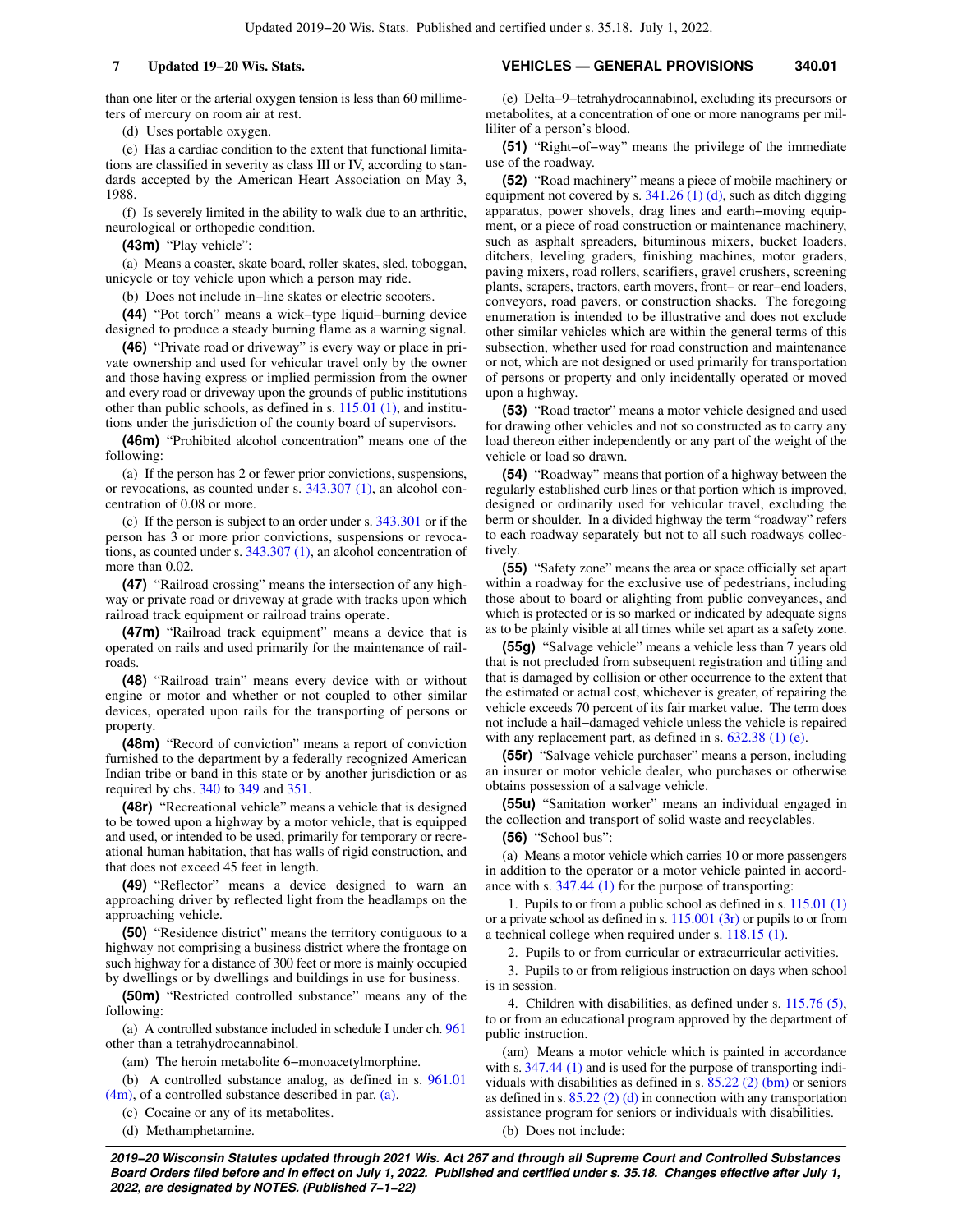1. A motor vehicle owned or operated by a parent or guardian transporting only his or her own children, regardless of whether a school has made a contract with or paid compensation to such parent or guardian for such transportation.

2. A motor vehicle operated as an alternative method of transportation under s. [121.555](https://docs.legis.wisconsin.gov/document/statutes/121.555).

3. A motor bus operated for purposes specified in par. [\(a\) 2.](https://docs.legis.wisconsin.gov/document/statutes/340.01(56)(a)2.) 4. A motor vehicle operated in an urban mass transit system as defined in s.  $85.20$  (1) (e) and [\(L\).](https://docs.legis.wisconsin.gov/document/statutes/85.20(1)(L))

**(56f)** "Secretary" means the secretary of transportation.

**(56m)** "Secured party" has the meaning given in s. [409.102](https://docs.legis.wisconsin.gov/document/statutes/409.102(1)(rs)) [\(1\) \(rs\)](https://docs.legis.wisconsin.gov/document/statutes/409.102(1)(rs)).

**(56n)** "Security agreement" has the meaning given in s. [409.102 \(1\) \(s\).](https://docs.legis.wisconsin.gov/document/statutes/409.102(1)(s))

**(56o)** "Security interest" means a security interest as defined in s. [401.201 \(2\) \(t\)](https://docs.legis.wisconsin.gov/document/statutes/401.201(2)(t)).

**(57)** "Semitrailer" means a vehicle of the trailer type so designed and used in conjunction with a motor vehicle that some part of its own weight and that of its own load rests upon or is carried by another vehicle, but does not include a mobile home. A vehicle used with a ready−mix motor truck to spread the load is considered a semitrailer.

**(57m)** "Service road" means every highway that runs generally parallel to but is separated from the main roadway by a physical barrier and primarily intended to provide access to the abutting property and not for use of through traffic.

**(58)** "Sidewalk" means that portion of a highway between the curb lines, or the lateral lines of a roadway, and the adjacent property lines, constructed for use of pedestrians.

**(58a)** "Snowmobile" means an engine−driven vehicle that is manufactured solely for snowmobiling, that has an endless belt tread and sled−type runners, or skis, to be used in contact with snow but does not include such a vehicle that is any of the following:

(a) A vehicle that has inflatable tires.

(b) A vehicle that is driven by a motor of 4 horsepower or less and that is operated in sanctioned races, derbies, competitions or exhibitions or only on private property.

**(59)** "Spotlamp" means an auxiliary driving lamp used primarily to supplement the headlamps in providing general illumination ahead of the vehicle, usually mounted and designed so it can be controlled by the operator of the vehicle for the purpose of reading signs and illuminating objects to the side of or beyond the scope of the regular headlamp beams.

**(59m)** "Stand or standing" means the temporary halting of a vehicle, whether occupied or not, except for the purpose of and while actually engaged in receiving or discharging passengers.

**(60)** "State trunk highway" means any highway designated pursuant to s. [84.02](https://docs.legis.wisconsin.gov/document/statutes/84.02) or [84.29](https://docs.legis.wisconsin.gov/document/statutes/84.29) as part of the state trunk highway system, exclusive of connecting highways.

**(62)** "Stop" when required means complete cessation from movement.

**(63)** "Stop lamp" means a device giving a steady warning light to the rear of a vehicle to indicate the intention of the operator of the vehicle to diminish speed or stop.

**(64)** "Street" means every highway within the corporate limits of a city or village except alleys.

**(66)** "Tail lamp" means a device to designate the rear of a vehicle by a warning light.

**(67)** "Through highway" means every highway or portion thereof which has been declared by the state or local authorities pursuant to s. [349.07](https://docs.legis.wisconsin.gov/document/statutes/349.07) to be a through highway and at the entrances to which vehicular traffic from intersecting highways is required by traffic control signals or stop signs to stop.

**(67m)** "Tour trains" means 3 or less trailer type vehicles designed for carrying passengers on educational or recreational excursions, not exceeding a maximum overall length of 50 feet, including the propelling motor vehicle, for being drawn individually or in tandem by a motor vehicle.

**(67n)** "Tow truck" means a motor vehicle that is equipped with mechanical or hydraulic lifting devices or winches capable of, and used for, the recovery or transport or both of wrecked, disabled, abandoned, used or replacement vehicles.

**(67r)** "Tractor−semitrailer combination" means a combination of 2 vehicles consisting of either a truck tractor and a semitrailer or a road tractor and a semitrailer.

**(68)** "Traffic" means pedestrians, ridden or herded or driven animals, vehicles and other conveyances, either singly or together, while using any highway for the purpose of travel.

**(69)** "Traffic control signal" means any device, whether manually, electrically or mechanically operated, by which traffic is alternately directed to stop and permitted to proceed.

**(70)** "Traffic officer" means every officer authorized by law to direct or regulate traffic or to make arrests for violation of traffic regulations and also includes, for purposes of enforcing s. [346.505](https://docs.legis.wisconsin.gov/document/statutes/346.505(2)) [\(2\)](https://docs.legis.wisconsin.gov/document/statutes/346.505(2)) or any local ordinance in conformity with s. [346.505 \(2\)](https://docs.legis.wisconsin.gov/document/statutes/346.505(2)) or any prohibition established under s. [349.13 \(1m\)](https://docs.legis.wisconsin.gov/document/statutes/349.13(1m)), any person who is employed by a municipality or county and is designated by that municipality or county as authorized to enforce violations of s. [346.505 \(2\)](https://docs.legis.wisconsin.gov/document/statutes/346.505(2)) or a local ordinance in conformity with s. [346.505 \(2\)](https://docs.legis.wisconsin.gov/document/statutes/346.505(2)) or any prohibition established under s. [349.13 \(1m\).](https://docs.legis.wisconsin.gov/document/statutes/349.13(1m))

**(71)** "Trailer" means a vehicle without motive power designed for carrying property or passengers wholly on its own structure and for being drawn by a motor vehicle, but does not include a mobile home.

**(71n)** "Transferee" means any person, including the state and its political subdivisions, to whom ownership of a motor vehicle is transferred by purchase, gift or any means other than by creation of a security interest or who, as agent, signs a mileage disclosure statement required under s. [342.155](https://docs.legis.wisconsin.gov/document/statutes/342.155) for such person.

**(71p)** "Transferor" means any person, including the state and its political subdivisions, a dealer, an auction company acting as an agent, a motor vehicle salvage pool, an insurance company or a leasing or rental company with respect to motor vehicle sales, who transfers his or her ownership in a motor vehicle by sale, gift or any means other than by creation of a security interest or who, as agent, signs a mileage disclosure statement required under s. [342.155](https://docs.legis.wisconsin.gov/document/statutes/342.155) for such person.

**(72)** "Transporter" means any of the following:

(a) A person who is engaged in this state in the business of transporting and delivering motor vehicles, trailers, semitrailers or recreational vehicles in tow on their own wheels or under their own power from a distributor, a dealer, the manufacturer, or a branch of the manufacturer to the purchaser, or from any location to a distributor, a dealer, the manufacturer, or a branch of the manufacturer, and who is a 3rd party with no ownership interest in the vehicles.

(b) A person who manufactures or installs on previously assembled truck chassis special bodies or equipment which when installed form an integral part of the motor vehicle and which constitutes a major manufacturing alteration, or who is engaged in modifying or converting previously assembled or manufactured complete motor vehicles, but who is not the owner of the vehicles on which manufacturing operations were performed by that person, if incidental to manufacturing operations the person transports motor vehicles in tow on their own wheels or under their own power between the person's place of business and manufacturers, dealers and distributors, or delivers them to purchasers.

**(72m)** "Transporting hazardous materials requiring placarding" means transporting any material that is classified in [49 CFR](https://docs.legis.wisconsin.gov/document/cfr/49%20CFR%20173.2) [173.2](https://docs.legis.wisconsin.gov/document/cfr/49%20CFR%20173.2) in a vehicle that is required to be placarded as provided in [49 CFR 172.504](https://docs.legis.wisconsin.gov/document/cfr/49%20CFR%20172.504).

**(73)** "Truck tractor" means a motor vehicle designed and used primarily for drawing other vehicles and not so constructed as to carry a load other than a part of the weight of the vehicle and load so drawn.